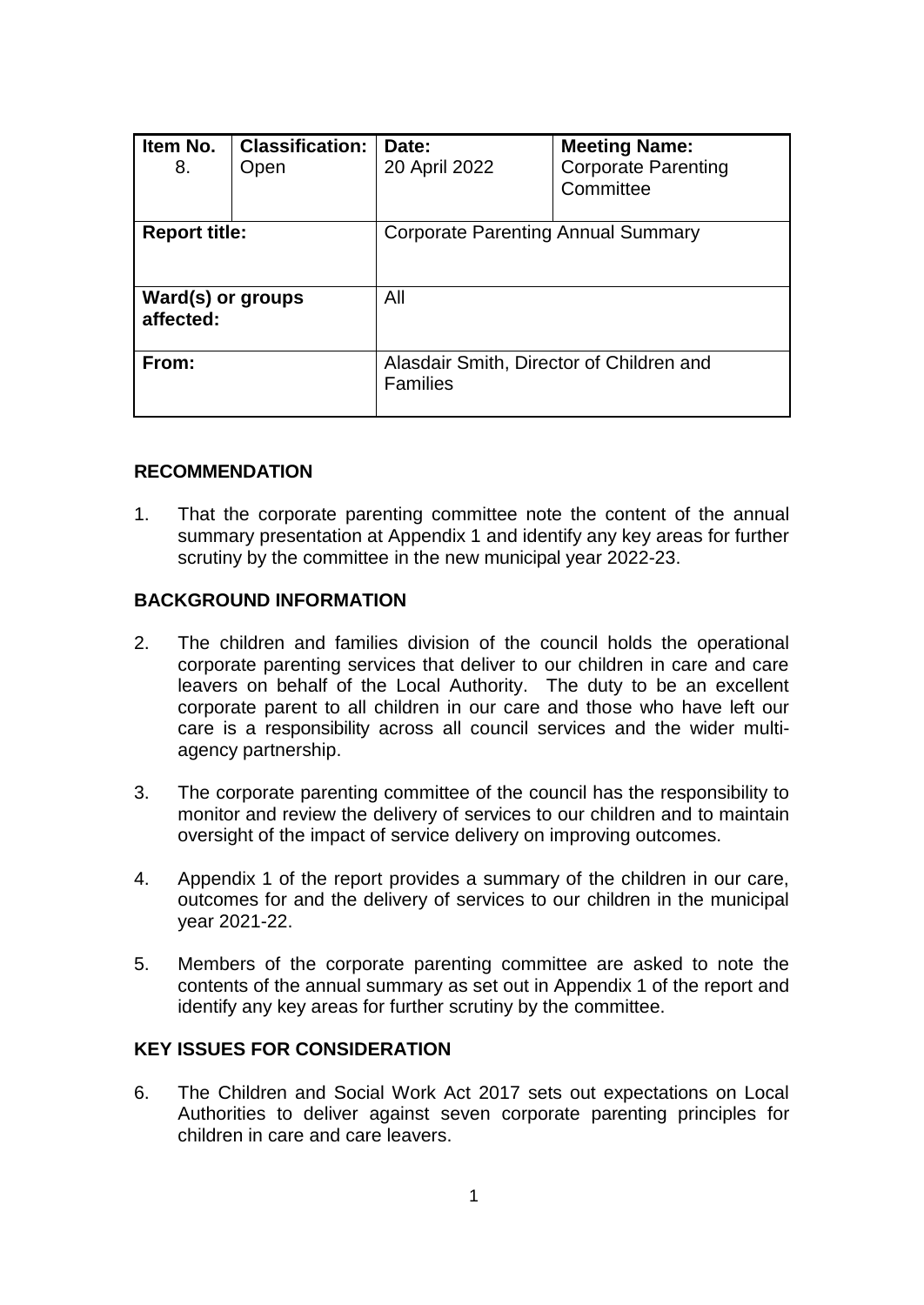- 7. At the end of March 2022 there were 463 children in care in Southwark and a further 593 young people in receipt of leaving care support.
- 8. The corporate parenting committee provides the strategic direction and oversight of the delivery of services and outcomes for children in care and care leavers and the attached presentation provides the committee with an end of year summary of delivery for our children.

#### **Policy framework implications**

9. The corporate parenting committee governs the delivery of the Corporate Parenting Strategy. Decisions and views of the committee will be integrated into the ongoing delivery of the strategy.

## **Community, equalities (including socio-economic) and health impacts**

## **Community impact statement**

10. Children in care and care leavers are some of the most vulnerable members of our community, providing assurance on the quality and impact of delivery of services to these groups of children and young people is essential to improving outcomes.

## **Equalities (including socio-economic) impact statement**

11. Children in care and care leavers face significant disadvantage throughout their lives ensuring there is robust oversight of the work to improve outcomes supports improving holistic life chances, including socio-economic outcomes.

#### **Health impact statement**

12. There are no health impact issues.

#### **Climate change implications**

13. There are no climate chance implications.

#### **Resource implications**

14. There are no resource implications.

#### **Legal implications**

15. There are no legal implications.

#### **Financial implications**

16. There are no financial implications.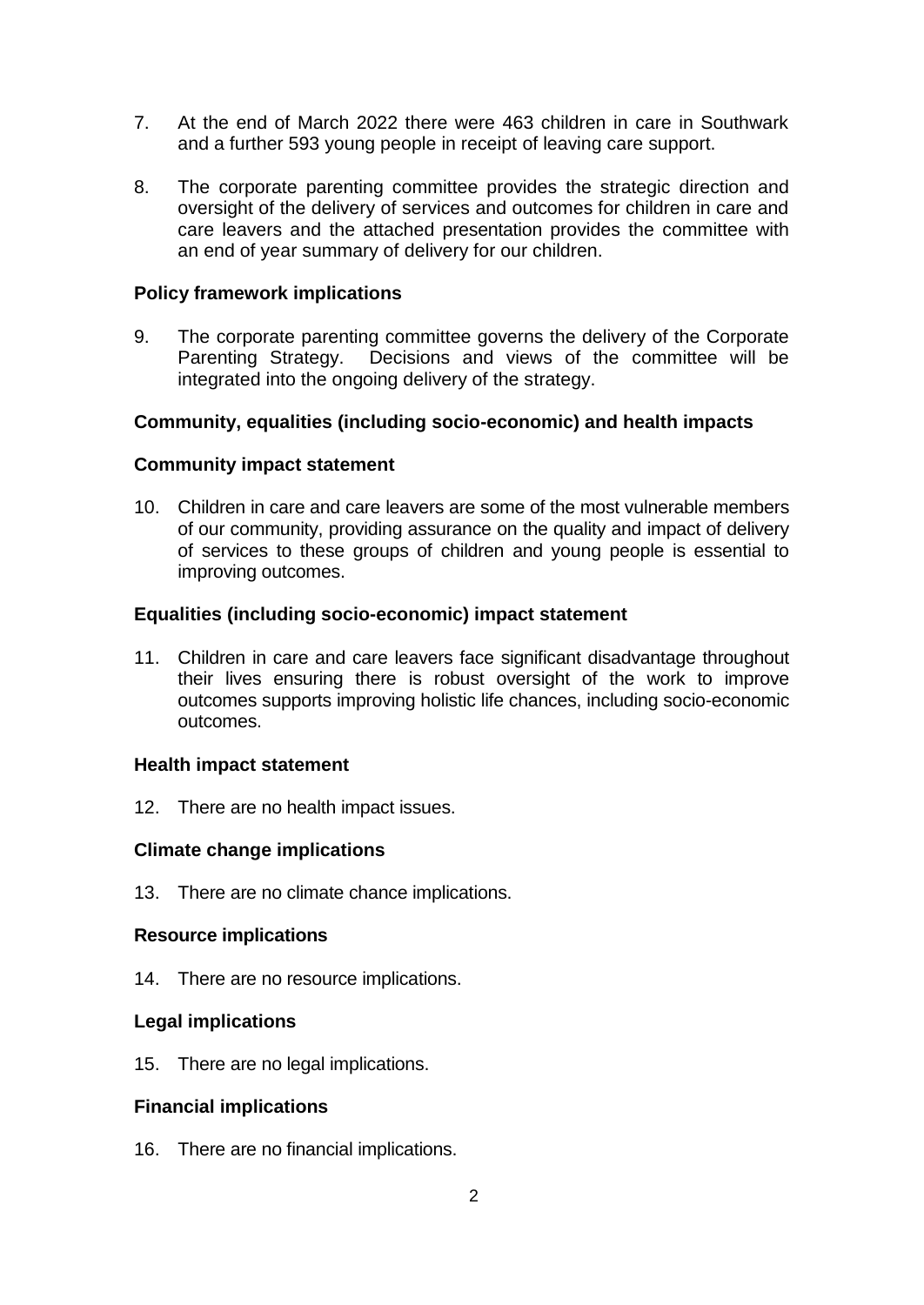# **Consultation**

17. No consultation was undertaken in the preparation of the report.

# **SUPPLEMENTARY ADVICE FROM OTHER OFFICERS**

#### **Director of Law and Governance**

18. No supplementary advice is required.

## **Strategic Director of Finance and Governance**

19. No supplementary advice is required.

## **Other officers**

20. No further officer comment is required.

# **REASONS FOR LATENESS**

21. The compilation of finalised year-end data can only be initiated once the end of the last month in the municipal year has passed. To ensure the committee are presented with the full years data and information it was necessary for the report to be delayed until the final collation of this data was completed for inclusion in the report.

# **REASONS FOR URGENCY**

- 22. The corporate parenting committee should be provided with the most current information on delivery of services and outcomes for children in care and care leavers, so that it can hold services accountable for work to improve the lives of our children and young people, and direct the ongoing delivery of the Corporate Parenting Strategy. The status and outcomes for our children are dynamic and presenting a prompt year end statement to Members supports the effective direction of the future work plan of the committee
- 23. The consequences of delayed reporting to the committee could potentially lessen the informed deliberations of the committees work planning for the future municipal year.

## **APPENDICES**

| No.        | <b>Title</b>                       |
|------------|------------------------------------|
| Appendix 1 | Corporate Parenting Annual Summary |